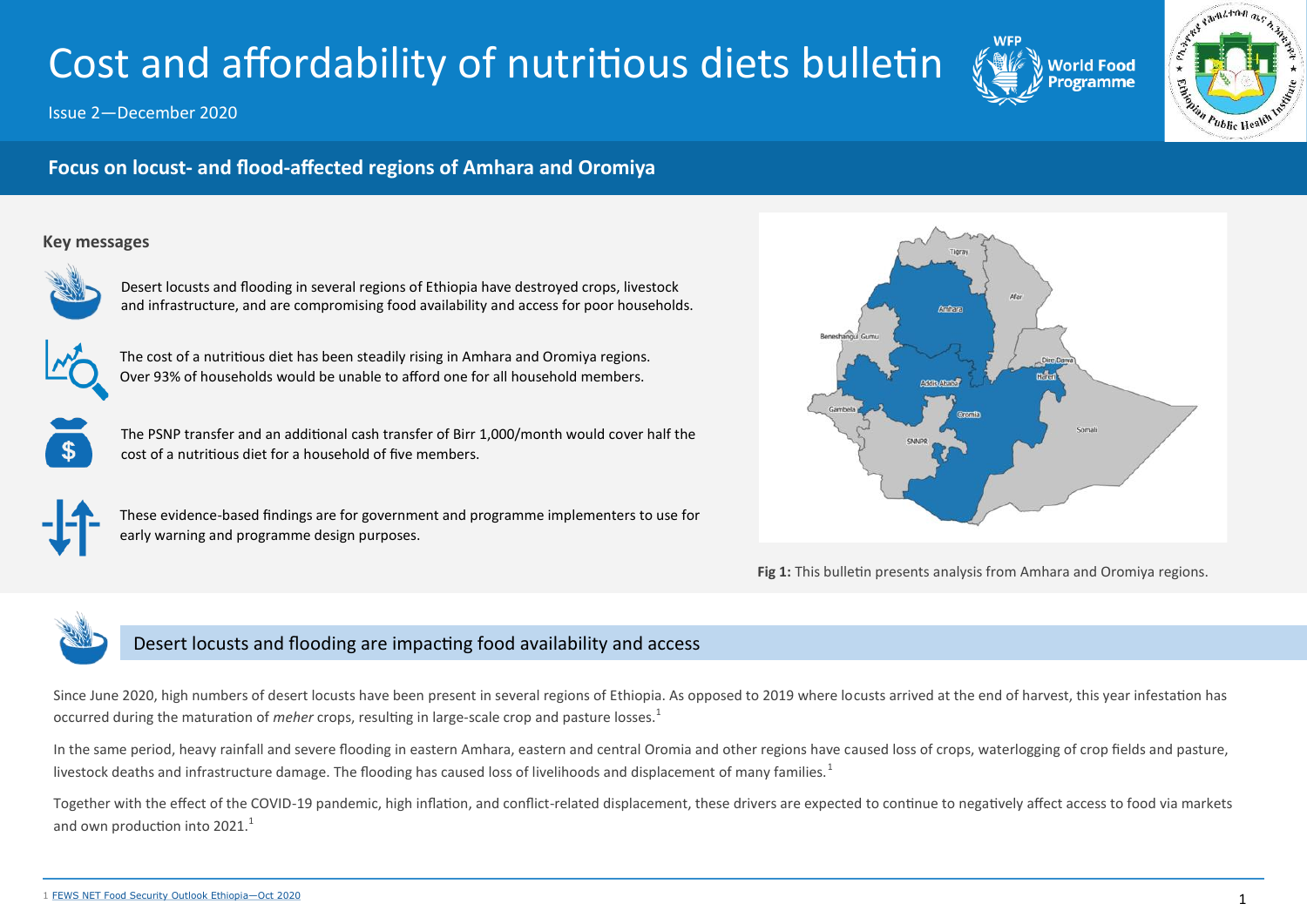2



4500

4000

3500

3000

2500

2000

1500

1000

500

 $\Omega$ 

973

**JAN** 

3525

3483

972

**FEB** 

3360

101

**MAR** 

Monthly cost of the diet for a household

of five individuals (ETB)

## The cost of a nutritious diet has been rising in 2020

The cost of a diet that meets nutrient needs is more expensive than one that meets calorie needs only, as highlighted in [issue 1](https://www.ephi.gov.et/images/Ethiopia-issue-1-0720-Final.pdf) of this bulletin.

A diet providing enough macro- and micronutrients would cost on average 3.4 and 3.8 times more than a diet meeting energy needs only, in Amhara and Oromiya respectively.

The cost of a nutrient adequate diet has been rising in 2020. Between January and October 2020 the cost of a nutritious diet rose by 17% in Amhara region and by 16% in Oromiya region<sup>2</sup>. (See figures 2 and 3).

3545

101

**APR** 

## **What's in a nutritious diet?**

The Cost of the Diet software used in this analysis calculates the lowest cost of a diet that meets energy, protein, fat and micronutrient requirements based on locally available foods and local consumption habits.

Foods that make up this hypothetical diet therefore vary depending on what is available on the market and the price, but the resulting modelled diet tends to include a range of food groups including animal source foods (meat, eggs and dairy), fruit and vegetables. By contrast, an energy only diet meets only calorie (and not vitamin and mineral) needs. It often consists of one staple, such as teff, wheat, maize or sorghum, in enough quantities to meet calorie needs.



#### **Fig 2:** Trend in monthly cost of a nutritious and energy-only diet in Amhara region **Fig 3:** Trend in monthly cost of nutritious and energy-only diet in Oromiya region

992

**MAY** 

**Energy Only diet Butritious diet** 

2 Cost of the Diet: EPHI/WFP own calculations. Calculated using CotD linear programming tool, based on national Consumer Price Index (CPI) prices January to October 2020 from the Central Statistical Agency (CSA), calculates the lowest cost locally available diet that would meet needs of energy, protein and 13 micronutrients, when adjusted to incorporate local staple foods. This is an optimized diet and does not reflect actual consumption.

4225

4047

128

**AUG** 

3948

 $121$ 

JUL

3882

109

**JUN** 

3759

4121

 $131$ 

OCT

1300

**SEP**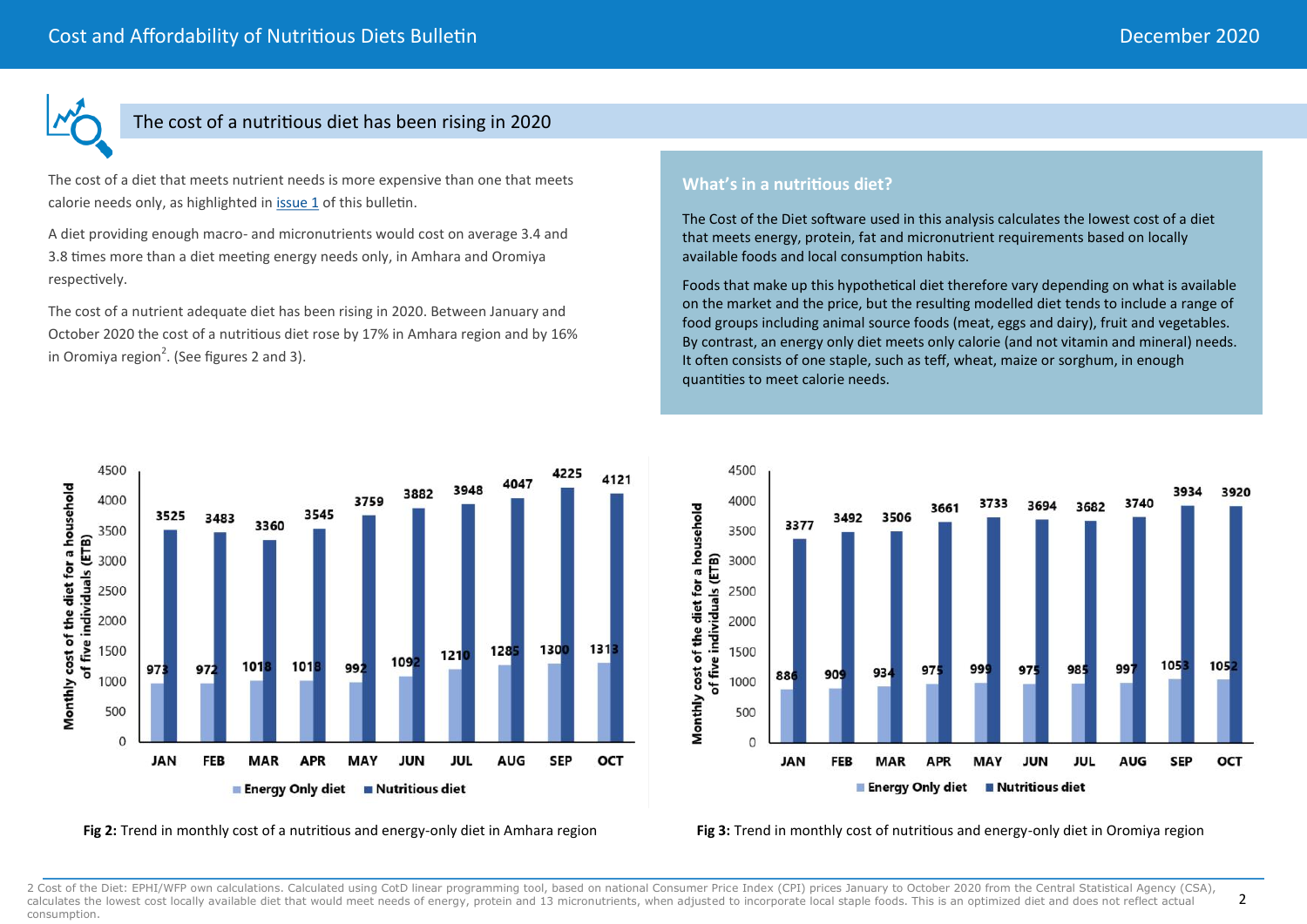40%

Oromiya

97%



# Most households would be unable to afford a nutritious diet for all members

Affordability of a diet depends on two factors: the cost of the diet and the income a household has at its go disposal. Modelling using Cost of the Diet (CotD) software and household expenditure data estimated that while 93% of households in Amhara and 97% in Oromiya would be able to afford an energysufficient diet, only 27% and 40%, respectively, would be able to afford the foods required to provide a nutritious diet for all household members<sup>3</sup>.

Affordability estimates are based on household food expenditure data from the Ethiopian Socioeconomic Survey of 2015-16. However, since many poor households are not only facing high staple food prices but also lower than typical income due to the effects of locusts, the COVID-19 pandemic and conflict, $1$  affordability could be expected to be worse in 2020.

**Fig 4 (right)**: Affordability of energy only and nutritious diet for the two regions



4000

## Cash transfers could cover some of the gap between the cost of a nutritious diet and what households can afford

100%

80%

60%

40%

20%

0%

Percentage of households that would be<br>able to afford an energy sufficient and

nutritious diet

93%



In both regions, a transfer provided through the Productive Safety Net Programme (PSNP) plus an additional cash transfer of Birr 1,000/ month for a household of five would cover half the cost of a nutritious diet for all household members (51% and 52% in Oromiya & Amhara  $respectively)<sup>4</sup>.$ 

**Nutritious Diet** 

These results can be used to inform calculation of a Minimum Expenditure Basket or other tools used to design assistance.

27%

Amhara

Energy-only Diet

**Fig 5 (left):** The effect of the PSNP transfer and cash transfer provided in WFP emergency response on the affordability of nutritious diet.

3 Affordability analysis estimated based on CotD results and household food expenditure data from Ethiopian Socioeconomic Survey of 2015-16, adjusted for inflation to October 2020. 4 70% of the total PSNP transfer value assumed to be available for food purchasing.